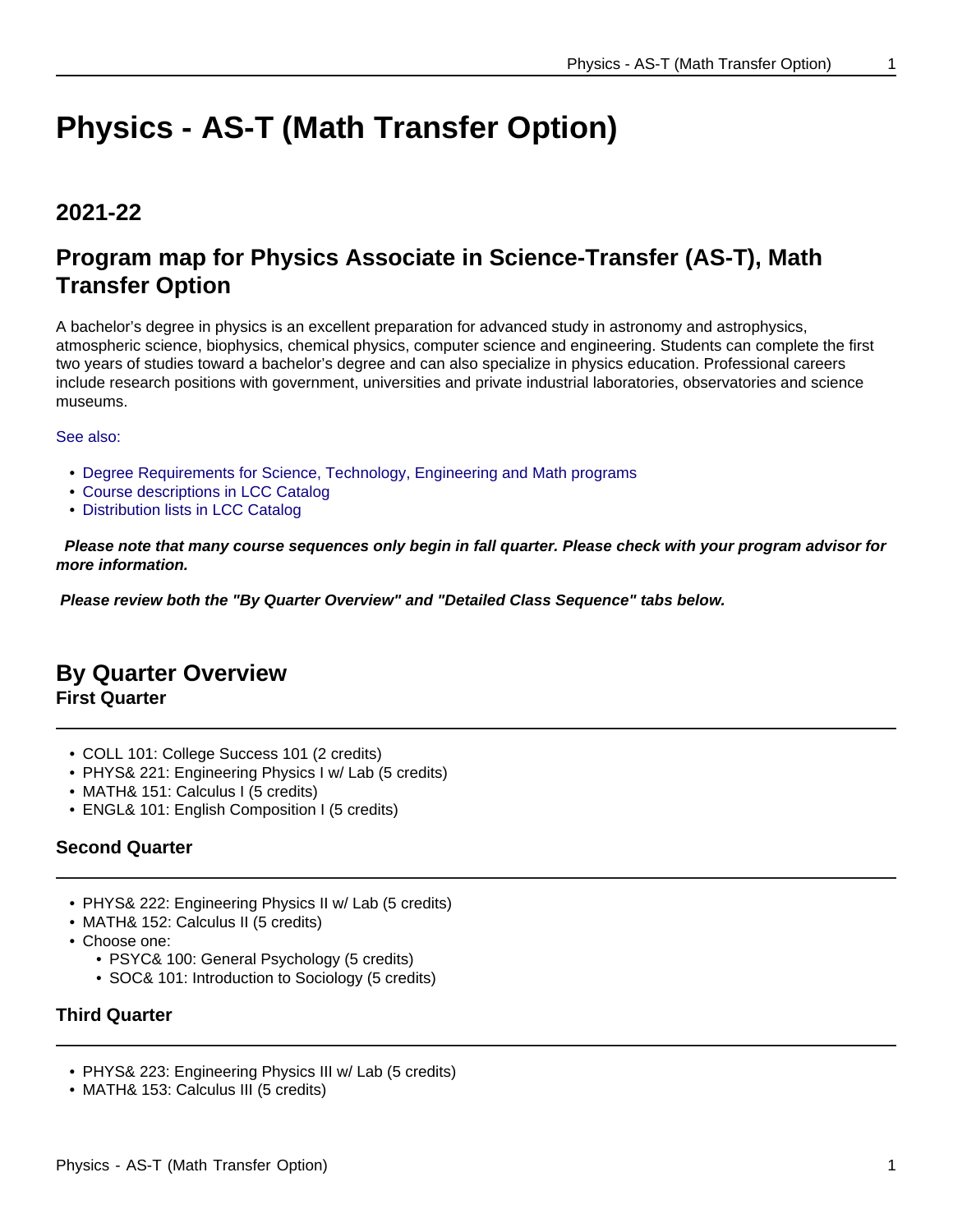- Choose one:
	- ART& 100: Art Appreciation (5 credits)
	- CMST 250: Intercultural Communication (5 credits)
	- HIST& 126: World Civilization I (5 credits)

#### **Fourth Quarter**

- CHEM& 161: General Chemistry w/ Lab I (5 credits)
- MATH& 254: Calculus IV (5 credits)
- Choose one:
	- ANTH& 100: Survey of Anthropology (5 credits)
	- ANTH& 206: Cultural Anthropology (5 credits)
	- HIST& 128: Western Civ III (5 credits)
	- HIST& 215: Women in US History (5 credits)

#### **Apply for Financial Aid at transfer institution**

#### **Fifth Quarter**

- CHEM& 162: General Chemistry w/ Lab II (5 credits)
- MATH 240: Differential Equations (5 credits)
- MATH 215: Discrete Mathematics (5 credits)

#### **Apply for Graduation**

#### **Sixth Quarter**

- CHEM& 163: General Chemistry w/ Lab III
- MATH 220: Linear Algebra (5 credits)
- CS 170: Computer Programming (5 credits)

# **Detailed Class Sequence**

**1. College Success**

COLL 101: College Success 101 (2 credits)

### **2. Pre-Major Requirement**

PHYS& 221: Engineering Physics I w/ Lab (5 credits)

• Prerequisites: Completion of or concurrent enrollment in MATH& 151 or instructor permission.

### **3. Math Requirement**

#### MATH& 151: Calculus I (5 credits)

• Prerequisites: MATH& 142 with a grade of C or better.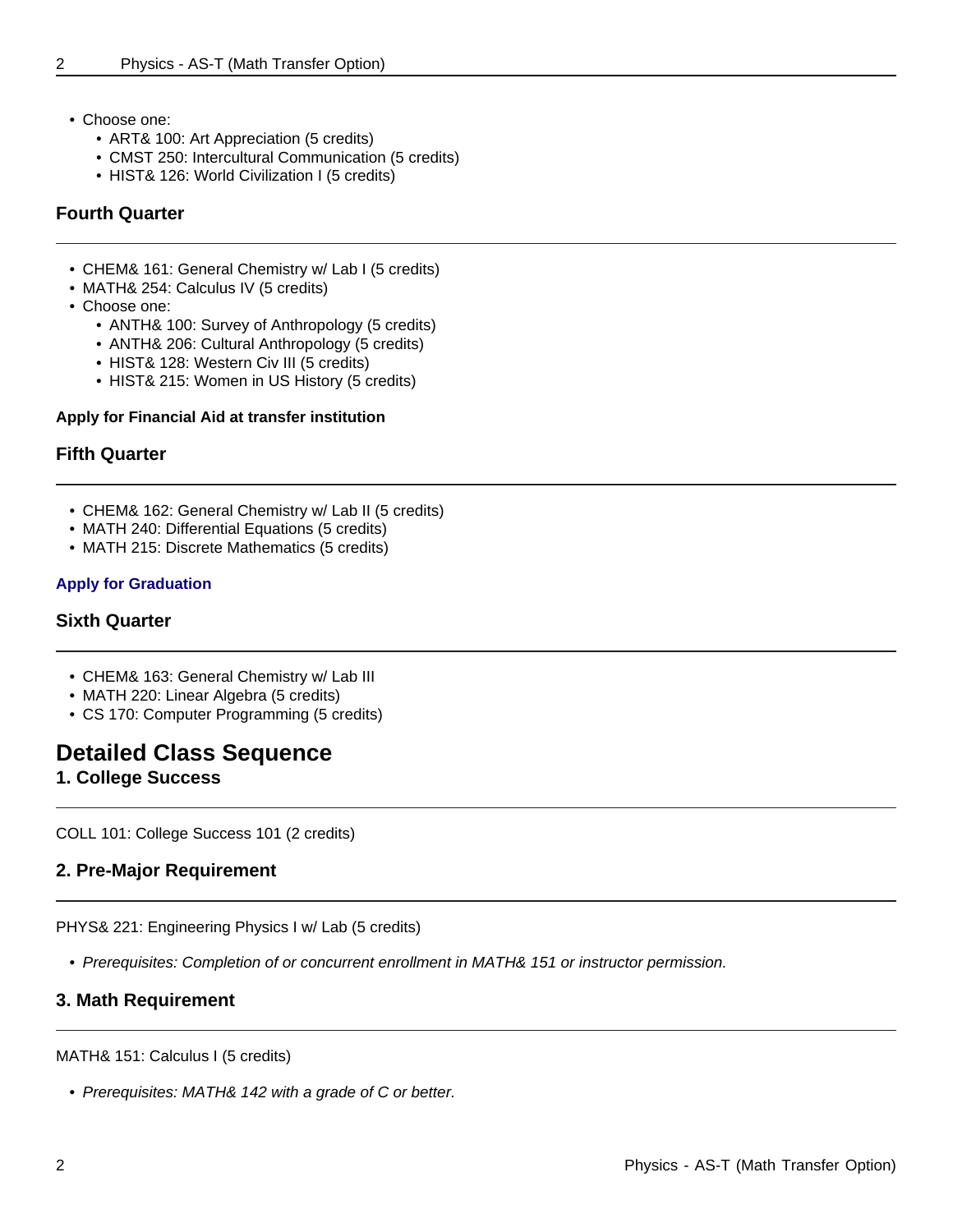# **4. Communications Requirement**

ENGL& 101: English Comp I (5 credits)

• Prerequisites: College level reading and writing skills or completion of ENGL 099 or TECH 105 with a grade of C or better.

#### **5. Pre-Major Requirement**

PHYS& 222: Engineering Physics II w/ Lab (5 credits)

• Prerequisites: PHYS& 221, MATH& 152 or instructor permission.

#### **6. Math Requirement**

MATH& 152: Calculus II (5 credits)

• Prerequisite: MATH& 151 with a grade of C or better.

#### **7. Social Science Requirement**

Choose one of these recommended courses:

- PSYC& 100: General Psychology (5 credits)
- SOC& 101: Introduction to Sociology (5 credits)

#### **8. Pre-Major Requirement**

PHYS& 223: Engineering Physics III w/ Lab (5 credits)

• Prerequisites: PHYS& 222 or instructor permission.

#### **9. Pre-Major Requirement**

MATH& 153: Calculus III (5 credits)

• Prerequisite: MATH& 152 with a grade of C or better.

#### **10. Humanities / Diversity Requirement**

Choose one of these recommended courses:

- ART& 100: Art Appreciation (5 credits)
- CMST 250: Intercultural Communication (5 credits) • Fulfills [DIVR] requirement at WSU
- HIST& 126: World Civilization I (5 credits)
	- Fulfills [DIVR] requirement at WSU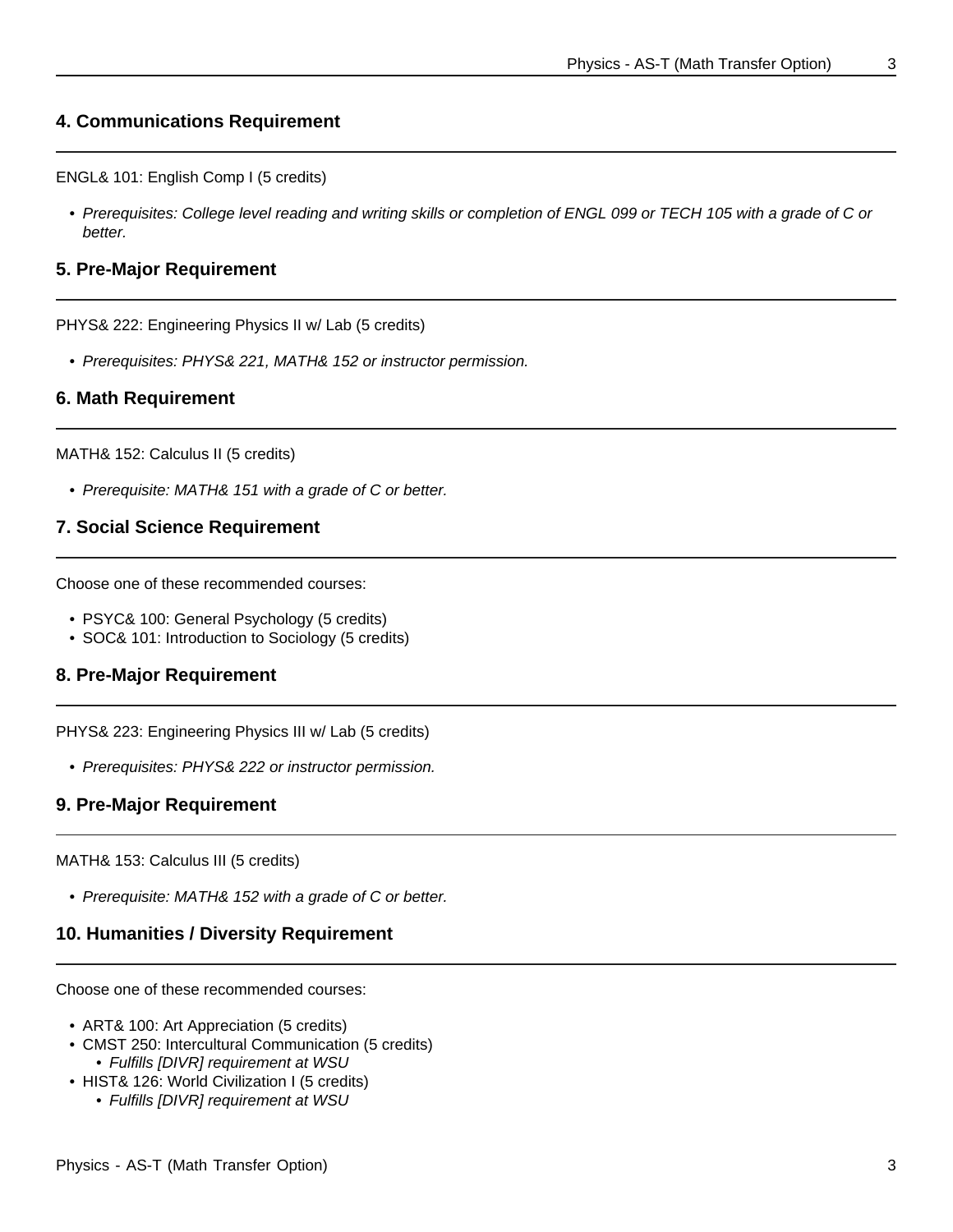# **11. Pre-Major Requirement**

CHEM& 161: General Chemistry w/ Lab I (5 credits)

• Prerequisites: CHEM& 100 or high school chemistry and MATH 098.

#### **12. Pre-Major Requirement**

MATH& 254: Calculus IV (5 credits)

• Prerequisites: MATH& 153 with a grade of C or better.

### **13. Social Science Requirement**

Choose one of these recommended courses:

- ANTH& 100: Survey of Anthropology (5 credits) • Fulfills [DIVR] requirement at WSU
- ANTH& 206: Cultural Anthropology (5 credits) • Fulfills [DIVR] requirement at WSU
- HIST& 128: Western Civ III (5 credits)
- Fulfills [ROOT] requirement at WSU
- HIST& 215: Women in US History (5 credits)
	- Fulfills [DIVR] requirement at WSU

### **14. Recommended Elective**

CHEM& 162: General Chemistry w/ Lab II (5 credits)

• Prerequisites: CHEM& 161

# **15. Pre-Major Requirement**

MATH 240: Differential Equations (5 credits)

• Prerequisite: MATH& 254 with a grade of C or better.

# **16. Recommended Elective**

MATH 215: Discrete Structures (5 credits)

• Prerequisite: MATH& 142 with a grade of C or better.

# **17. Recommended Elective**

CHEM& 163: General Chemistry w/ Lab III (5 credits)